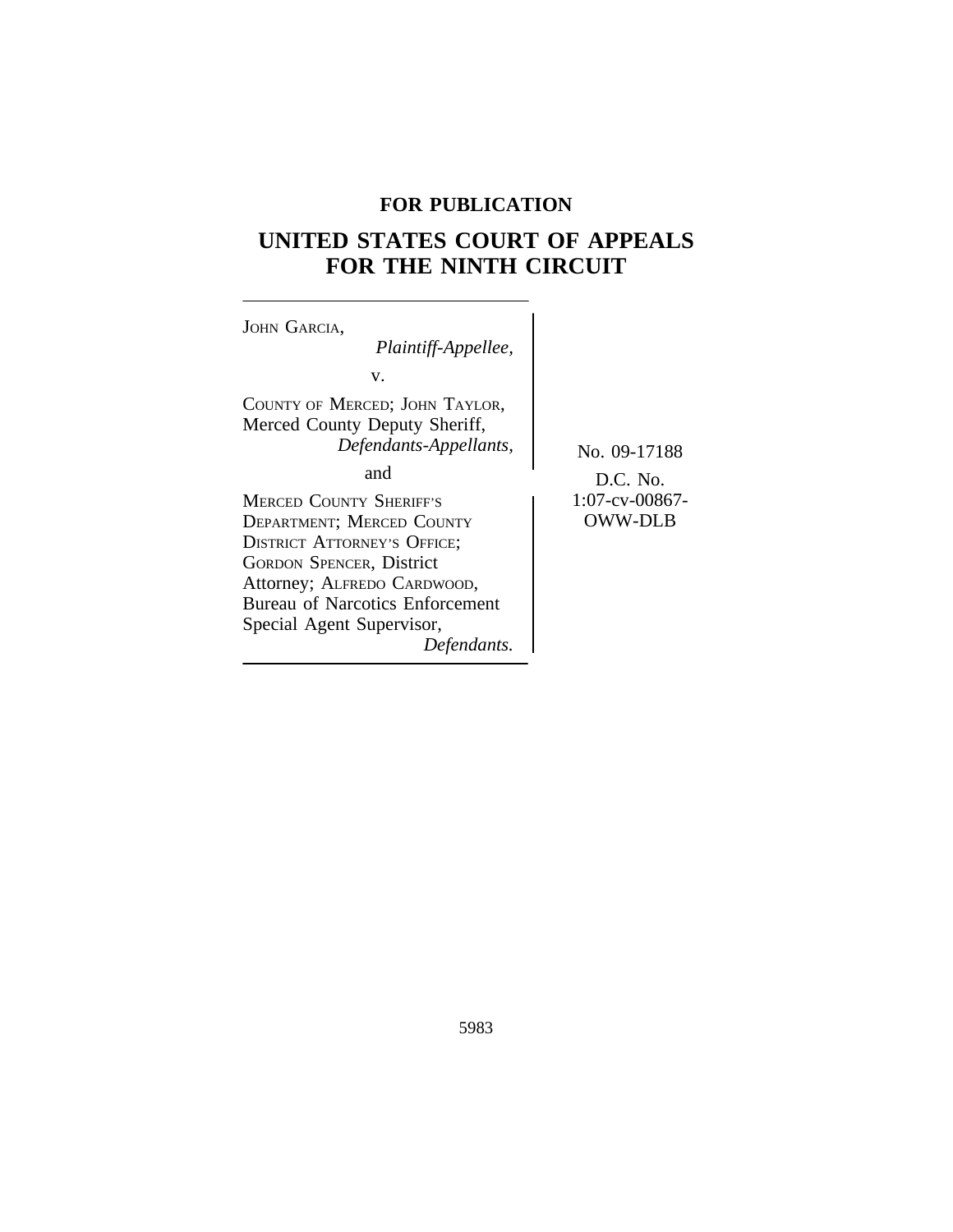<sup>J</sup>OHN GARCIA, *Plaintiff-Appellee,* v. COUNTY OF MERCED; JOHN TAYLOR, Merced County Deputy Sheriff; MERCED COUNTY SHERIFF'S No. 09-17189<br>DEPARTMENT; MERCED COUNTY DEPARTMENT, MERCED COUNTY<br>DISTRICT ATTORNEY'S OFFICE;<br> $1:07$ -cv-00867-GORDON SPENCER, District  $\begin{array}{c|c}\n1.07-V-00807 \\
OWW-DLB\n\end{array}$  $Defendants,$ and ALFREDO CARDWOOD, Bureau of Narcotics Enforcement Special Agent Supervisor, *Defendant-Appellant.*

Appeal from the United States District Court for the Eastern District of California Oliver W. Wanger, Senior District Judge, Presiding

Argued and Submitted February 15, 2011—San Francisco, California

Filed May 5, 2011

Before: John T. Noonan, Diarmuid F. O'Scannlain, and Stephen S. Trott, Circuit Judges.

Opinion by Judge Trott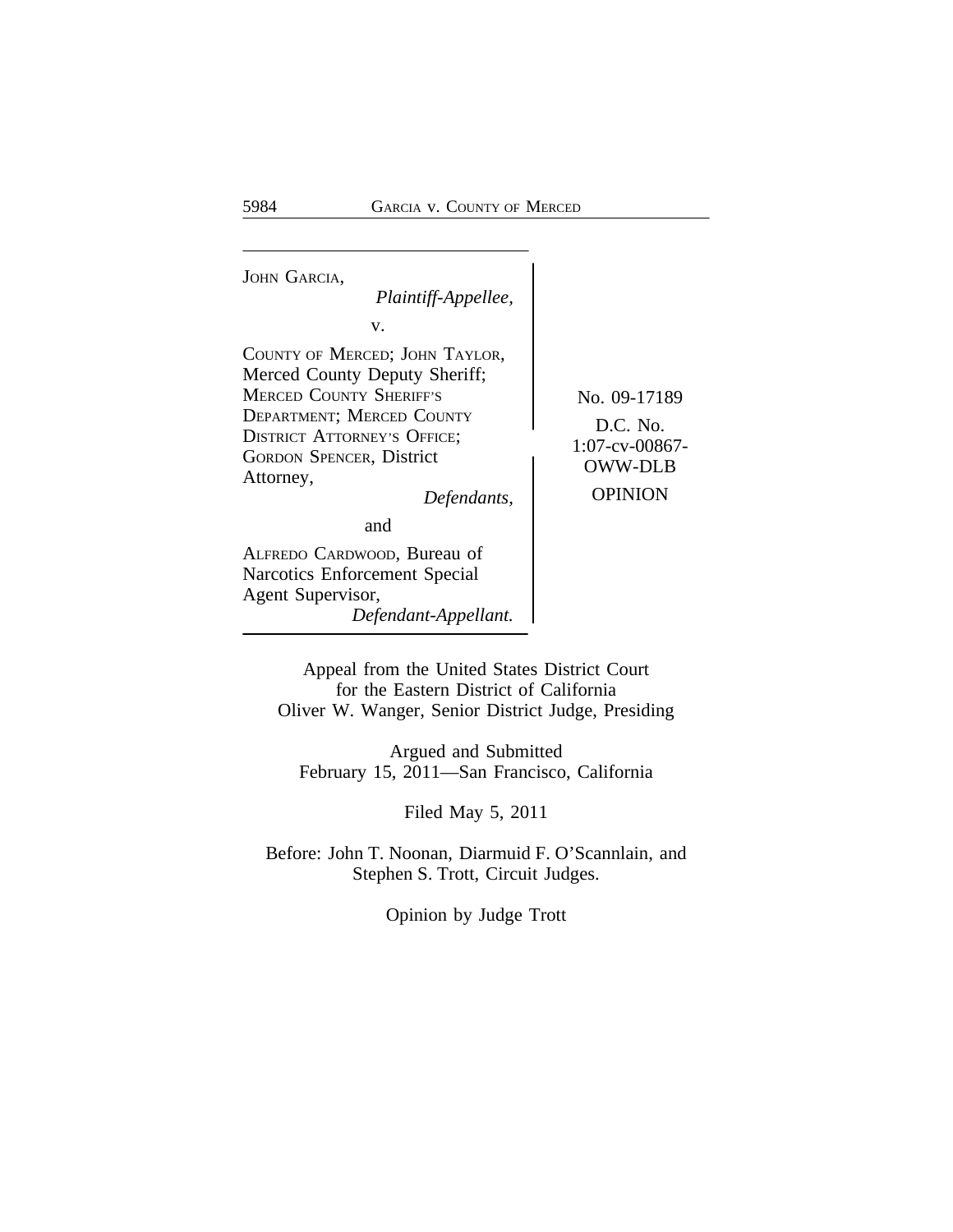# **COUNSEL**

Michael Woods, McCormick, Barstow, Sheppard, Wayte & Carruth LLP, Fresno, California; Roger Matzkind, Chief Civil Litigator, County of Merced, Merced, California, for the defendant-appellants.

John Garcia, Law Office of John Garcia, Merced, California; Norman Newhouse, Redwood City, California, for the plaintiff-appellee.

# **OPINION**

TROTT, Circuit Judge:

Defendants Alfredo Cardwood and John Taylor (the "Officers") interlocutorily appeal the district court's denial of qualified immunity from John Garcia's 42 U.S.C. § 1983 Fourth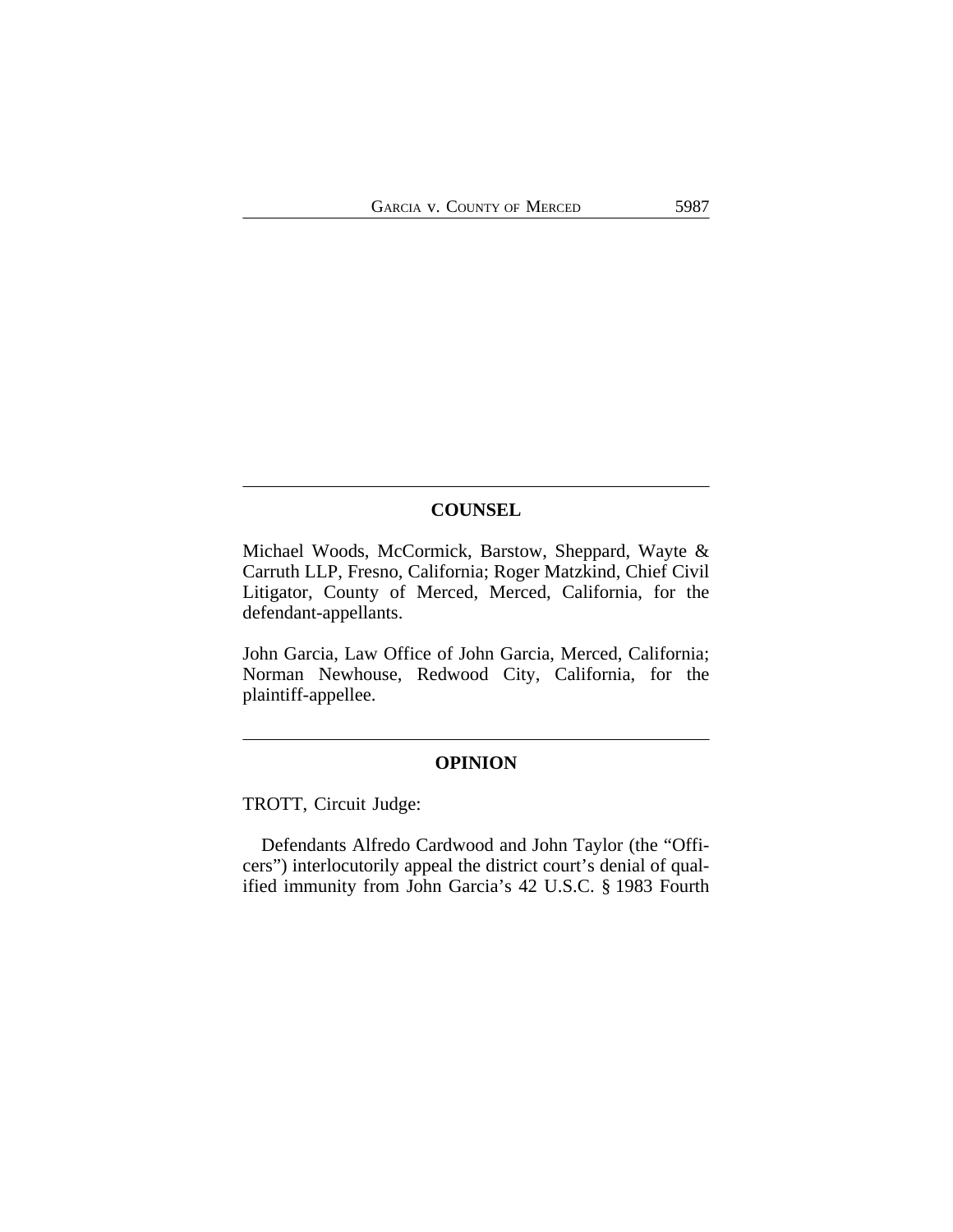Amendment claims against them. Garcia's Fourth Amendment claims and his state law false imprisonment claim arose out of his arrest on suspicion of smuggling methamphetamine into the Merced County Jail to one of his clients, Alfonso Robledo, and from a subsequent search, supported by a search warrant, of his office.**<sup>1</sup>** We reverse and remand for entry of judgment in favor of the Officers.

#### **A. Standard of Review**

We review de novo a grant of summary judgment on the basis of qualified immunity. *Elder v. Holloway*, 510 U.S. 510, 516 (1994). In determining whether summary judgment is appropriate, we must view the evidence in the light most favorable to the non-moving party. *Huppert v. City of Pittsburg*, 574 F.3d 696, 701 (9th Cir. 2009). "When a police officer asserts qualified immunity, we apply a two-part analysis . . . . " *Torres v. City of Los Angeles*, 548 F.3d 1197, 1210 (9th Cir. 2008). The first question is whether "the officer's conduct violated a constitutional right." *Saucier v. Katz*, 533 U.S. 194, 201 (2001). The second question is whether the right was "clearly established." *Id.* at 202. In determining whether a right was "clearly established," the court considers whether it would be clear to a reasonable officer that his conduct was unlawful in the situation he confronted. *Id.*

Moreover, as the Supreme Court elaborated in *Anderson v. Creighton*, 483 U.S. 635 (1987), "it is inevitable that law enforcement officials will in some cases reasonably but mistakenly conclude that probable cause is present, and we have indicated that in such cases those officials — like other officials who act in ways they reasonably believe to be lawful should not be held personally liable." *Id.* at 641 (citing *Malley v. Briggs*, 475 U.S. 335, 344-345 (1986)). To subject such officials to the "fear of personal monetary liability and harassing litigation" carries with it the "substantial social costs" of

**<sup>1</sup>**Garcia was not prosecuted for the offense for which he was arrested.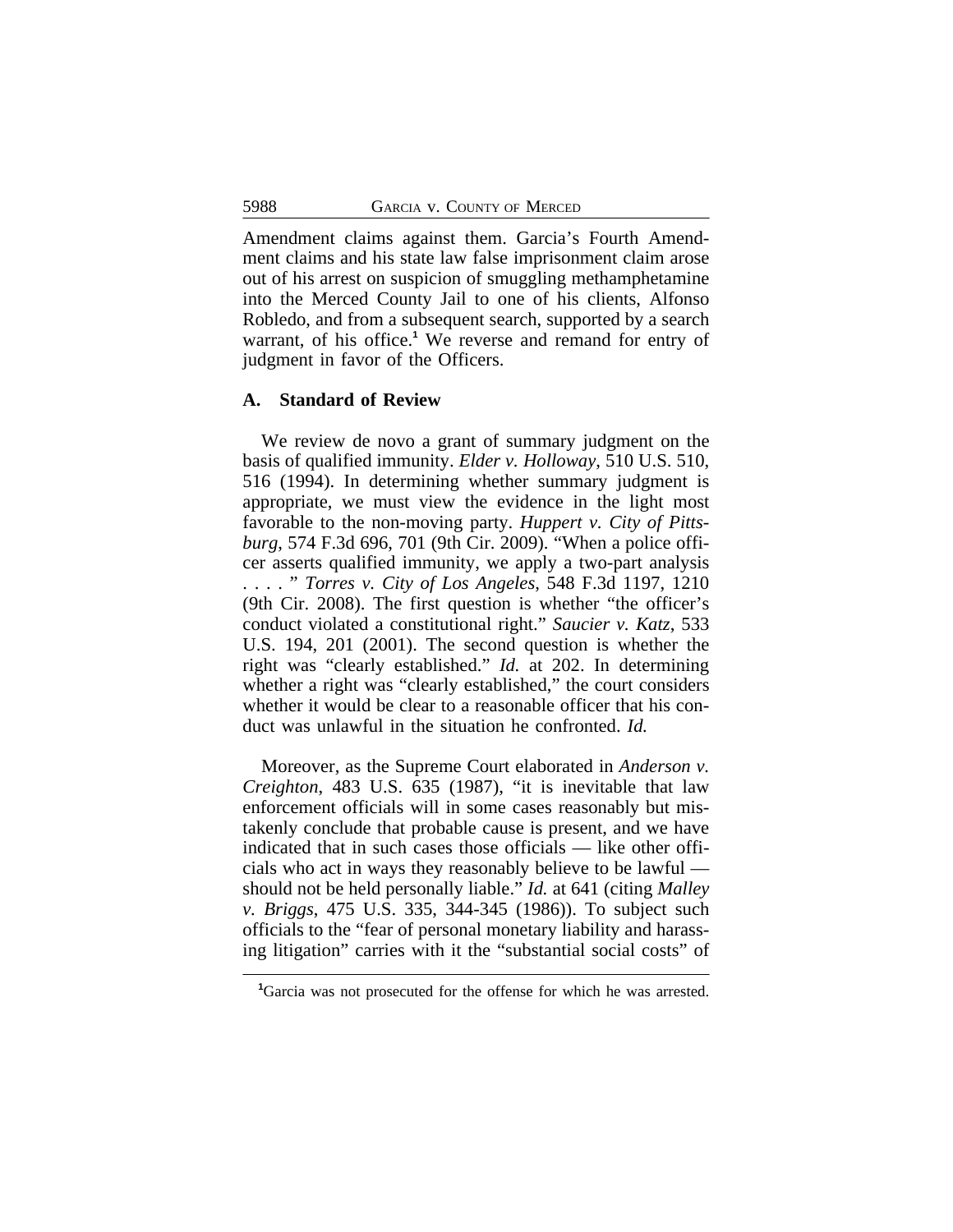unduly inhibiting them in the discharge of their official duties. *Anderson*, 483 U.S. at 638.

### **B. Probable Cause to Arrest**

**[1]** Probable cause to arrest exists when officers have knowledge or reasonably trustworthy information sufficient to lead a person of reasonable caution to believe that an offense has been or is being committed by the person being arrested. *Beck v. Ohio*, 379 U.S. 89, 91 (1964). For information to amount to probable cause, it does not have to be conclusive of guilt, and it does not have to exclude the possibility of innocence, a distinction which the district court overlooked. *United States v. Lopez*, 482 F.3d 1067, 1072 (9th Cir. 2007). As we said in *Lopez*, police are not required "to believe to an absolute certainty, or by clear and convincing evidence, or even by a preponderance of the available evidence" that a suspect has committed a crime. *Id.* at 1078. All that is required is a "fair probability," given the totality of the evidence, that such is the case. *Id.* Considering the facts in the light most favorable to Garcia, we conclude that Officers Cardwood and Taylor reasonably concluded that there existed sufficient probable cause to arrest Garcia.

#### **C. The Investigation**

Robert Plunkett, a jailhouse informant incarcerated on charges of theft, described in detail to law enforcement an elaborate method of smuggling methamphetamine into the Merced County Jail. According to the informant, one of his fellow inmates, Alfonso Robledo, told him he had an attorney, identified as Garcia, who was prepared to accept drugs from the informant for delivery to Robledo in jail. The drugs were to be concealed in a Bugler tobacco pouch.

Before acting on Plunkett's information, the Officers took steps to corroborate and to verify what he had told them. Dur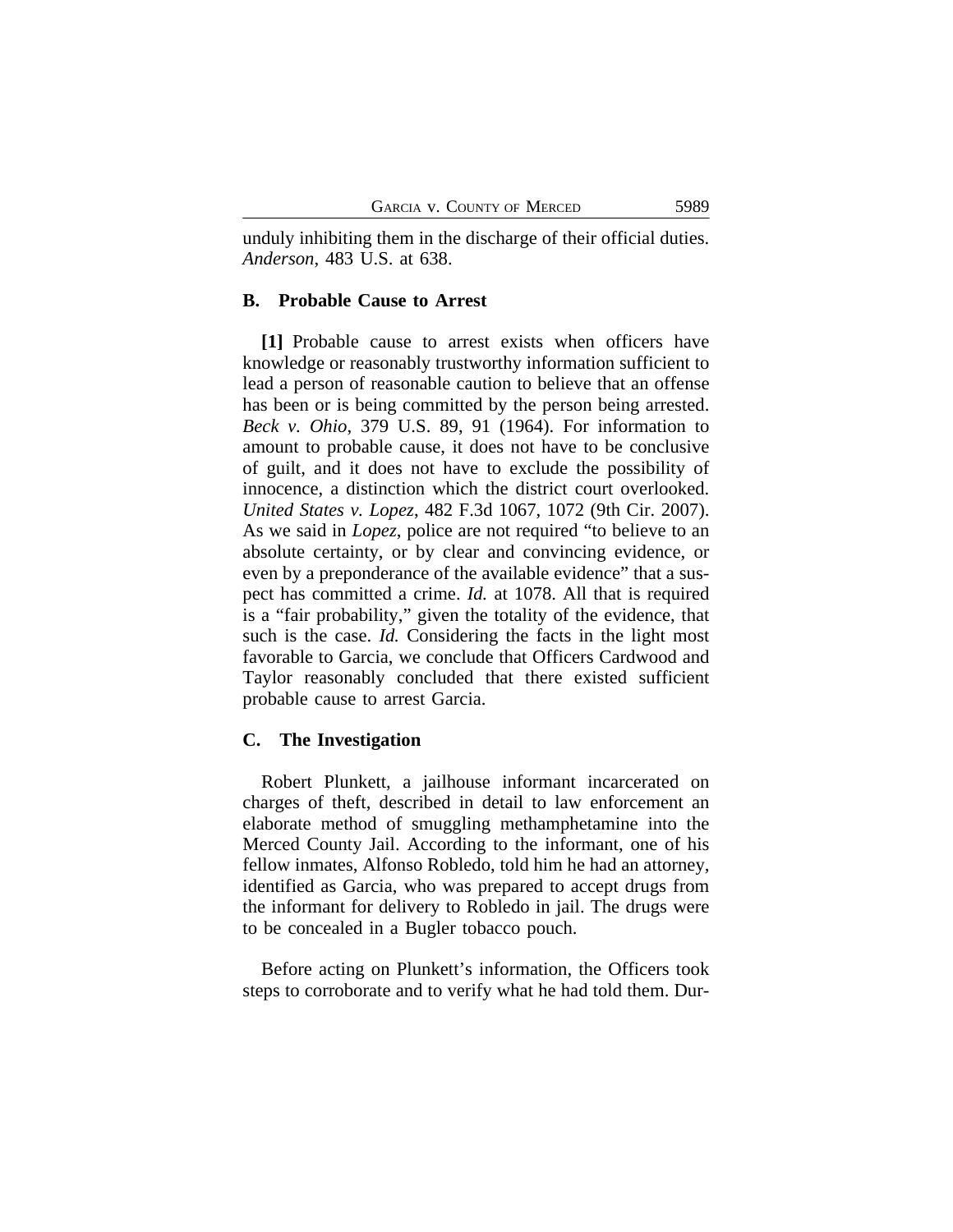ing this process, they confirmed from jail records and elsewhere the following:

1) Plunkett indeed had an in-custody relationship with Robledo.

2) Robledo was in jail on drug charges.

3) Garcia was Robledo's attorney.

4) Garcia's investigator, Augie Provencio,**<sup>2</sup>** had in fact been in the jail on business during the time of the discussions under investigation, as claimed by Plunkett.

5) Plunkett was not in a computer database of unreliable informants.

In addition, Plunkett named a "Sylvia Brown" as Garcia's usual source of methamphetamine, information he had received from Robledo. At Officer Taylor's request, Plunkett called Sylvia Brown on the telephone and told her he had gotten some drugs for Robledo, half of which were for Garcia, and the other half he would keep for himself. Sylvia Brown's response was to the effect that this arrangement was alright. Officer Taylor personally monitored the call.

Every fact and detail given by Plunkett checked out, and no misinformation or deception was discovered. As observed by the district court:

[A]s [to] the reliability of Mr. Plunkett, the court is well satisfied that there were at least seven to eight items of corroboration that confirm what his report

**<sup>2</sup>**Provencio, according to the record, flushed the methamphetamine down the toilet in Garcia's office before the Officers arrived with a warrant.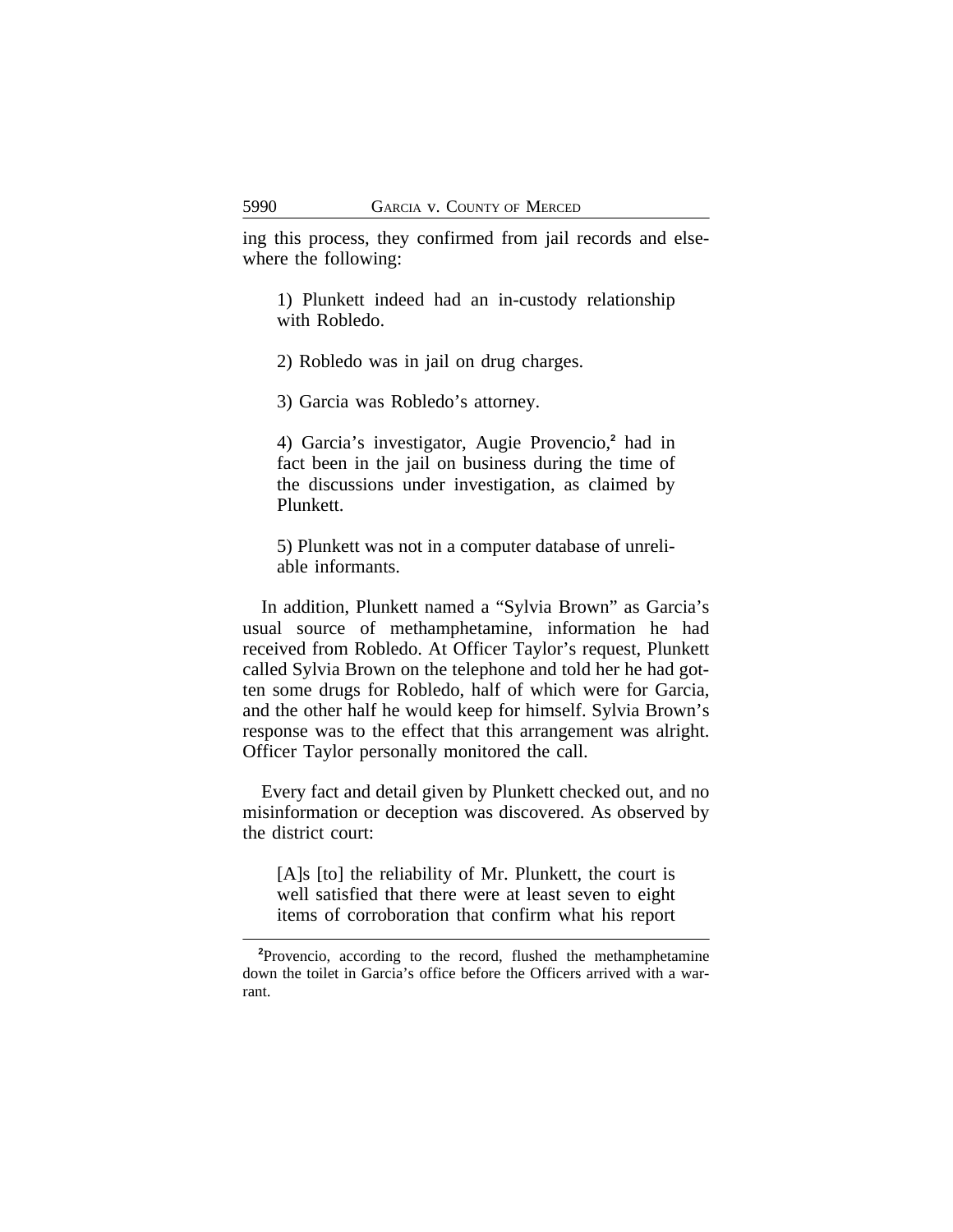was of the modus operandi, the people who were involved in it, how it was being conducted, and again, some of the circumstances of this case provide additional objective corroboration.

The district court's Memorandum Decision regarding the County Defendants' Motion for Summary Judgment or Partial Adjudication, dated September 28, 2008, states on page 5 as an undisputed fact, "SUF 20," that prior to Garcia's arrest, "Deputy Taylor also checked John Garcia's criminal record [before conducting the reverse sting], confirming that Garcia had a history of drug-related violations." The record does not support this statement. Although it is undisputed that Garcia served two prison terms in the 1960s and 1970s for drugrelated offenses, one federal and one state, Garcia does dispute whether Deputy Taylor — or anybody else — examined his record before the search of Garcia's office. Taylor filed a declaration saying he did so check, but in his affidavit for the search warrant, he averred that Garcia's record was not available. Consequently, we decline the Officers' request to include Garcia's criminal record in our probable cause analysis.

Accordingly, after approval from the District Attorney's office, the Officers gave the informant (with permission from a judge) a Bugler tobacco pouch containing methamphetamine for delivery to Robledo via Garcia in what is called a "reverse sting." The methamphetamine was clearly visible to anyone opening the pouch. In surveillance mode, the Officers then saw Garcia accept the pouch from the informant and take it to his law office, which was later searched with a warrant supervised by a special master, as contemplated by Section  $1524(c)(1)$  of the California Penal Code. The warrant was signed by the same judge who approved the release of the methamphetamine from official custody for the controlled delivery.

In these circumstances, whether Garcia opened the pouch when he received it from Plunkett or not, there can be no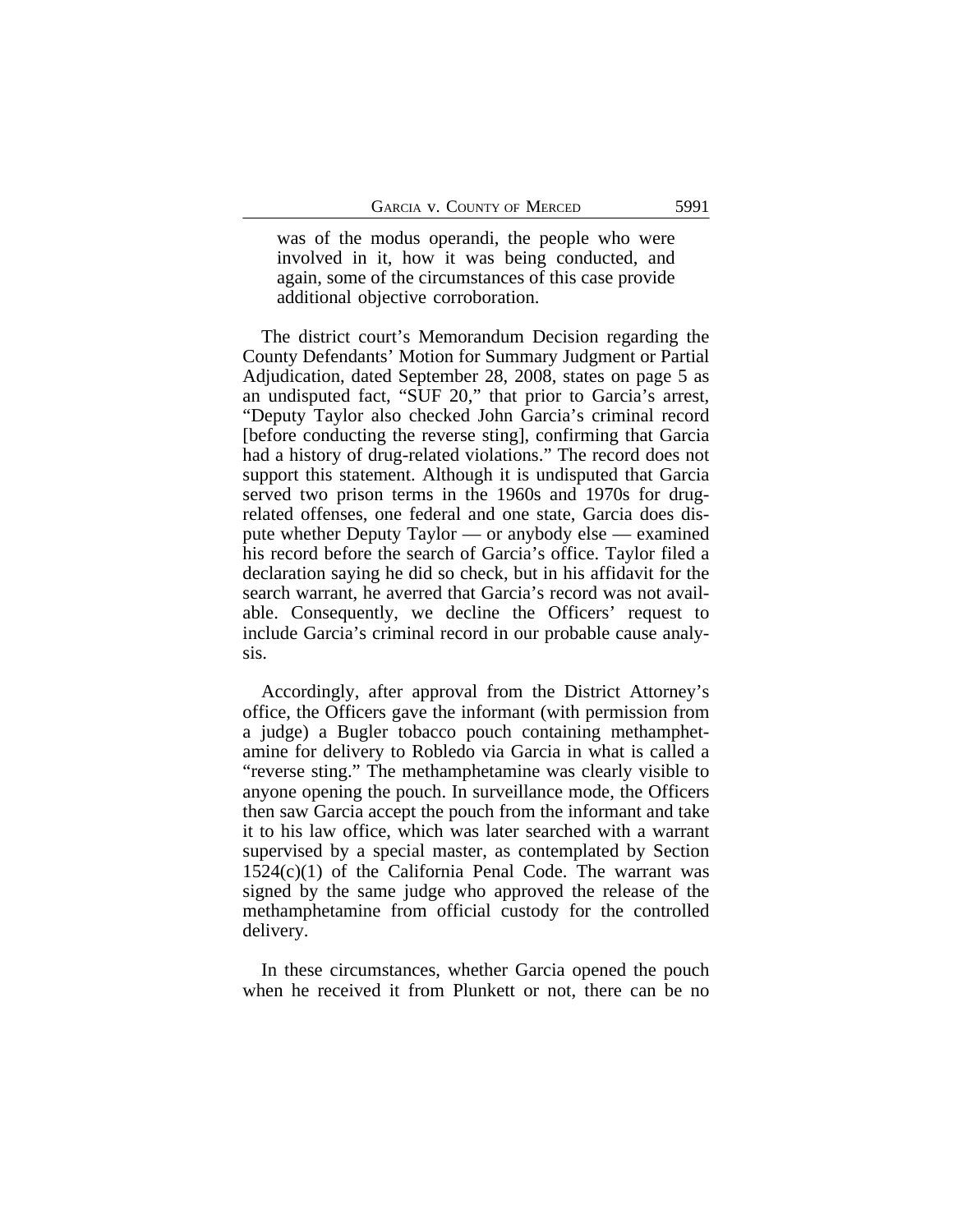doubt that Garcia's acceptance of the Bugler tobacco pouch from a person known to him to be a fellow inmate of his client, to be delivered to that client in jail, served unmistakably, without any more, as adequate confirmation and corroboration of the informant's detailed information.

**[2]** Facts require context. Garcia was neither a green attorney nor one familiar only with civil practice. As of his arrest, he had been practicing criminal law in Merced and Modesto for twenty years, a fact known to the Officers. Garcia does not dispute that he knew — as does anyone familiar with the system — that it was unlawful to deliver even tobacco to an inmate in the jail where Robledo and Plunkett were housed. Simply to accept jail contraband from one inmate who was out on a pass for delivery to another in custody raises unmistakable red flags. Thus, at the point of acceptance of the pouch, the Officers clearly had probable cause both to arrest Garcia and to support their application to Judge Dougherty for a search warrant for Garcia's office.**<sup>3</sup>** The probable cause we conclude was present was not just that Garcia knowingly possessed the methamphetamine in the prepared pouch, but that he was actively involved in smuggling a controlled substance and contraband into the jail.

**[3]** Granted, Robert Plunkett was a "jailhouse informant." However, the law does not exclude from consideration information from this source in connection with the workings of the criminal justice system, even as sworn witnesses in court. As the Supreme Court said in *On Lee v. United States*, 343 U.S. 747 (1952), "[s]ociety can ill afford to throw away the evidence produced by the falling out, jealousies, and quarrels

**<sup>3</sup>**The search produced from the bathroom a plastic bag containing a small amount of methamphetamine, a small amount of methamphetamine from the office, a one-pound scale, and six packages of Bugler tobacco. Garcia's explanation of the methamphetamine in the bathroom was the result of "spillage" when Augie Provencio flushed the contraband from the prepared Bugler package down the toilet.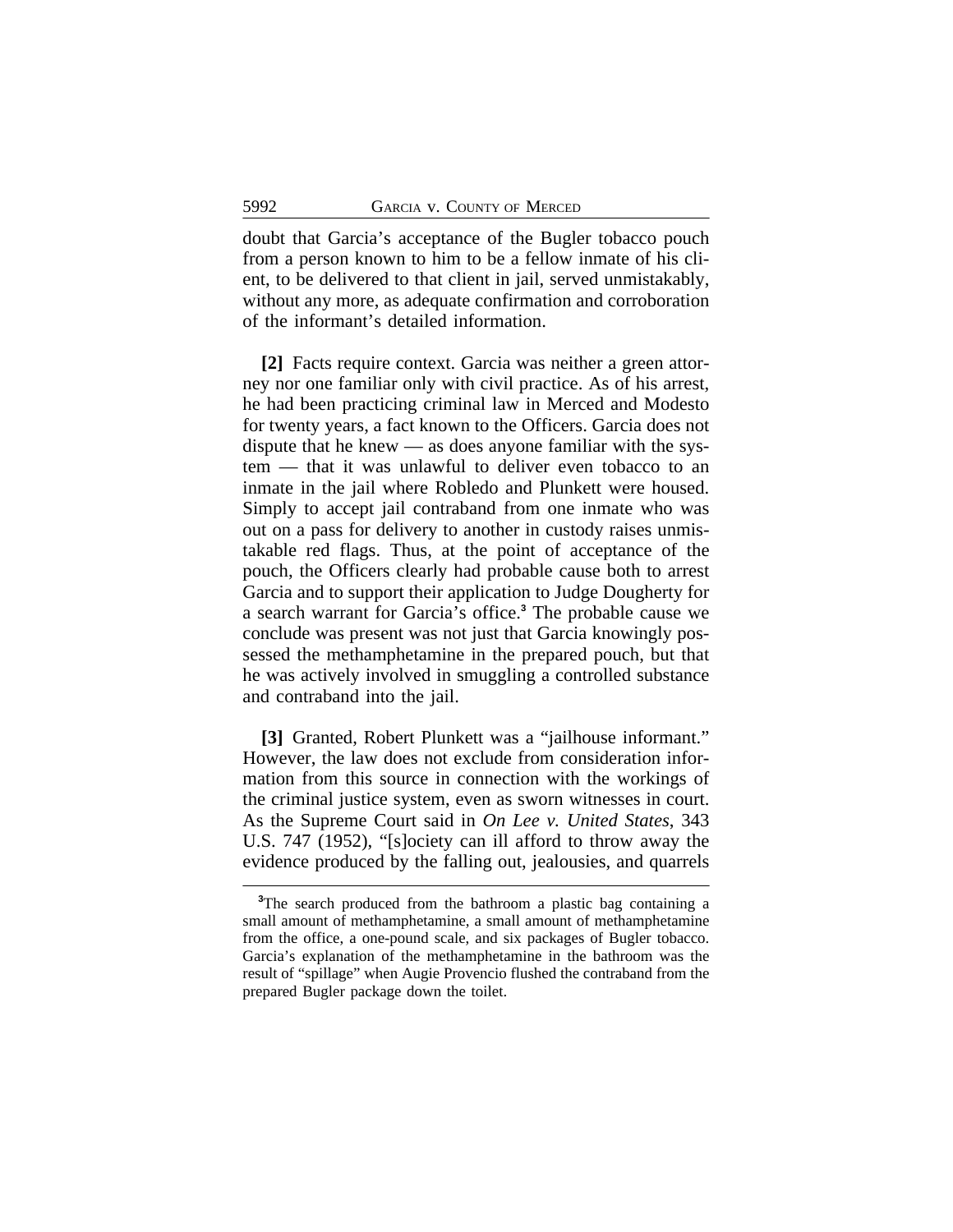of those who live by outwitting the law. Certainly no one would foreclose the turning of state's evidence by denizens of the underworld." *Id.* at 756. As Clarence M. Kelley, a former director of the Federal Bureau of Investigation once candidly observed, "without informants, we're nothing." In fact, our federal immunity statutes, 18 U.S.C. §§ 6002-6003, "reflect[ ] the importance of testimony, and the fact that many offenses are of such a character that the only persons capable of giving useful testimony are those implicated in the crime." *Kastigar v. United States*, 406 U.S. 441, 446 (1972). Indeed, it was information from a jailhouse informant, Virginia Graham, that put an end to the murderous rampage of the vile Manson family, a cabal of killers that terrorized Los Angeles, California in 1969. While Graham was housed in the Sybil Brand Institute for Women with Susan Atkins, a member of "Charlie's Family," Atkins told Graham how she had killed the actress Sharon Tate. Graham passed this information to the authorities, and the rest is history. Thus, the relevant question regarding information from Plunkett — and from all jailhouse informants — is not whether it is legally cognizable, but whether it is corroborated and credible.

**[4]** Moreover, at the time of Garcia's arrest, Officers Cardwood and Taylor reasonably relied on the observation of Agent Carlisle, another member of the surveillance team, that Garcia opened the Bugler tobacco pouch in Plunkett's presence. When there has been communication among agents, probable cause can rest upon the investigating agents' "collective knowledge." *United States v. Bernard*, 623 F.2d 551, 560-61 (9th Cir. 1980). An officer's statement that he witnessed a suspect knowingly take possession of a controlled substance establishes probable cause.

**[5]** In the alternative, we conclude that reasonable officers in possession of this information under these circumstances could not have known that to act as they did would violate the constitutional rights upon which Garcia predicates his consti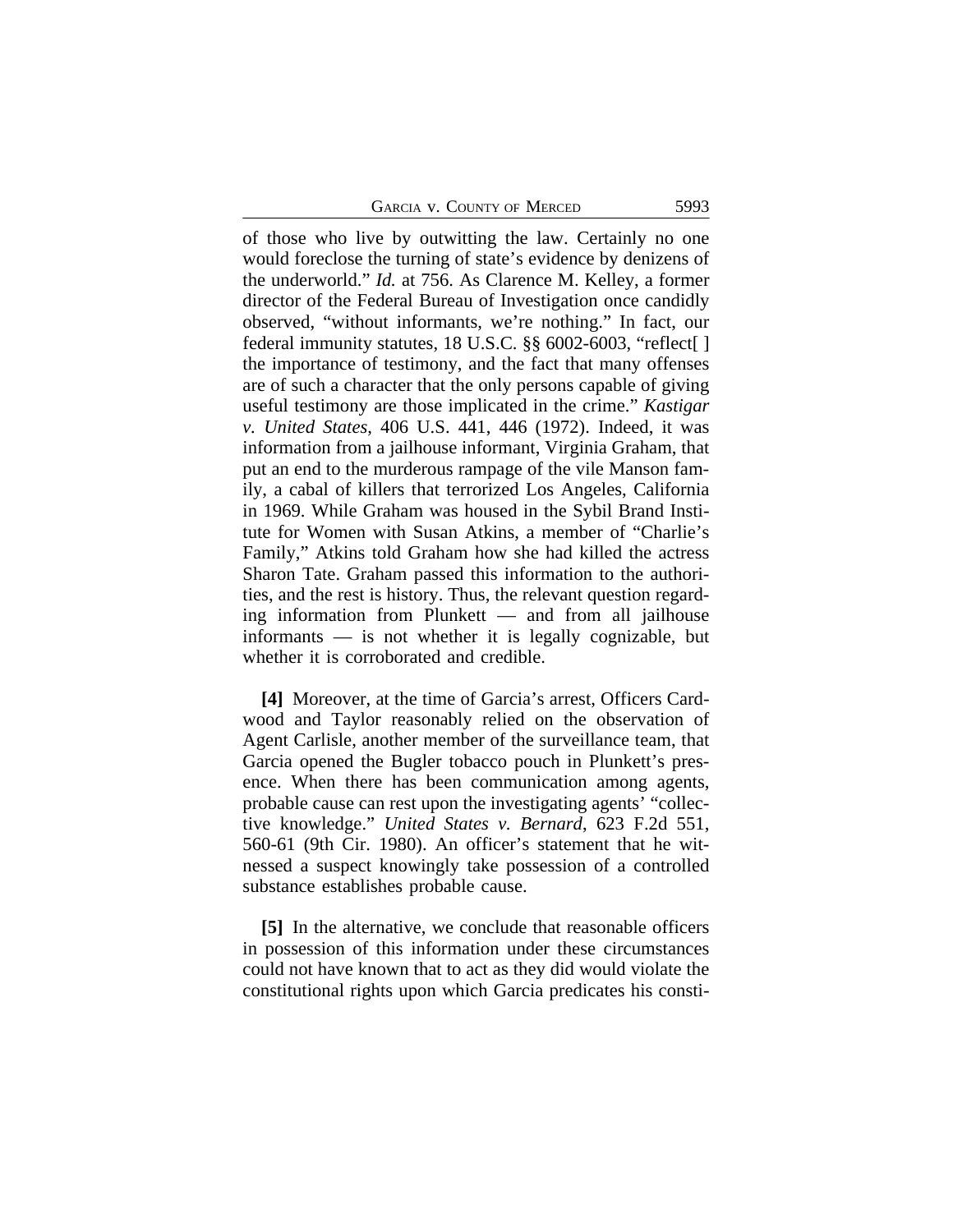tutional claims. *Cunningham v. Gates*, 229 F.3d 1271, 1287 (9th Cir. 2000) (citing *Anderson*, 483 U.S. at 636-37).

**[6]** The mistake made by the district court in its analysis of probable cause was to use Garcia's *subsequent* self-serving denial that he *knowingly* accepted methamphetamine in the pouch as a reason, in a qualified immunity context, to conclude that probable cause *at the time of Garcia's arrest* was a disputed factual issue. For a trial on charges of knowing possession, Garcia might disclaim knowledge of the contents of the pouch, but that is a different issue from what the arresting officers had probable cause to believe when he was taken into custody. Probable cause cannot be defeated by a defendant's subsequent denial in court that he had the knowledge or the intent required for a conviction. Here, we note that Garcia does not dispute that he did carry the methamphetamine into his office.

**[7]** Accordingly, the Officers are plainly entitled to qualified immunity from Garcia's unlawful arrest claim.

#### **D. Oral Affidavit for Search Warrant**

**[8]** Probable cause to issue a search warrant exists when "given all the circumstances set forth in the affidavit . . . there is a fair probability that contraband or evidence of a crime will be found in a particular place." *Illinois v. Gates*, 462 U.S. 213, 238 (1983). The Fourth Amendment is violated when a facially valid search warrant contains "deliberate or reckless omissions of facts that tend to mislead." *United States v. Stanert*, 762 F.2d 775, 781 (9th Cir. 1985). A plaintiff can survive summary judgment on a defendant's claim of qualified immunity only "if the plaintiff can *both* establish a substantial showing of a deliberate falsehood or reckless disregard *and* establish that, without the dishonestly included or omitted information, the magistrate would not have issued the warrant." *Hervey v. Estes*, 65 F.3d 784, 789 (9th Cir. 1995) (second emphasis added).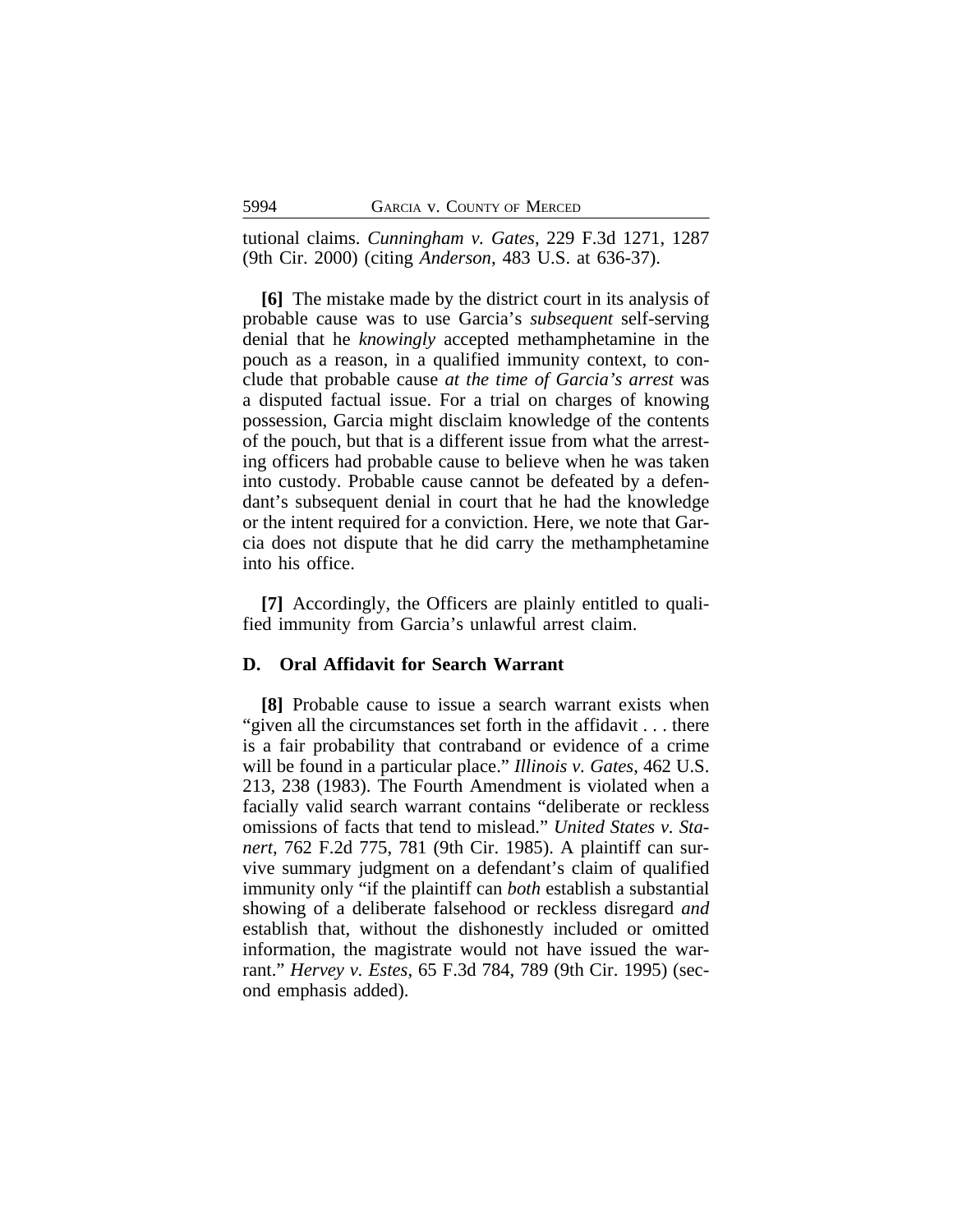Garcia's primary allegation is that by misrepresenting and/or omitting material information in the application for the search warrant about Plunkett's extensive criminal record, the Officers had engaged in actionable judicial deception. The omission Garcia characterizes as a "deliberate falsehood or reckless disregard for the truth" was the failure to flesh out Plunkett's status as a multiple felony offender — a *potential* "three striker."

**[9]** In the first place, there is no evidence — as acknowledged by the district court — that Cardwood was aware of Plunkett's record other than the fact that Plunkett was in jail for theft, a fact which the Officers did provide to the judge. In the second, it has long been clear beyond doubt to anyone in the criminal justice system that the word of a jailhouse informant alone — any jailhouse informant — is suspect and ordinarily requires corroboration before it can be accepted as probable cause. *Banks v. Dretke*, 540 U.S. 668, 701 (2004) ("This Court has long recognized the 'serious questions of credibility' informers pose."). Jailhouse informants can *always* be presumed to be looking for consideration in return for their information. The precise details of an informant's problems with the law, however, are not normally necessary to alert a judge to this glaring and well-known fact, especially in the case of an informant who was in jail on theft charges. Theft, the crime for which Plunkett was in jail, is a quintessential crime of dishonesty and moral turpitude. This fact, plus Plunkett's status, was sufficient to alert the judge to his suspect and shaky character.

Also, a judge evaluating a request for a search warrant is not a potted plant. The judge was free to ask questions, and had he wanted to know more about Plunkett, he was free to inquire, as judges most frequently do. This process is not a one way street. *See United States v. Leon*, 468 U.S. 897, 916 n.14 (1984) ("Although there are assertions that some magistrates become rubber stamps for the police and others may be unable effectively to screen police conduct, . . . we are not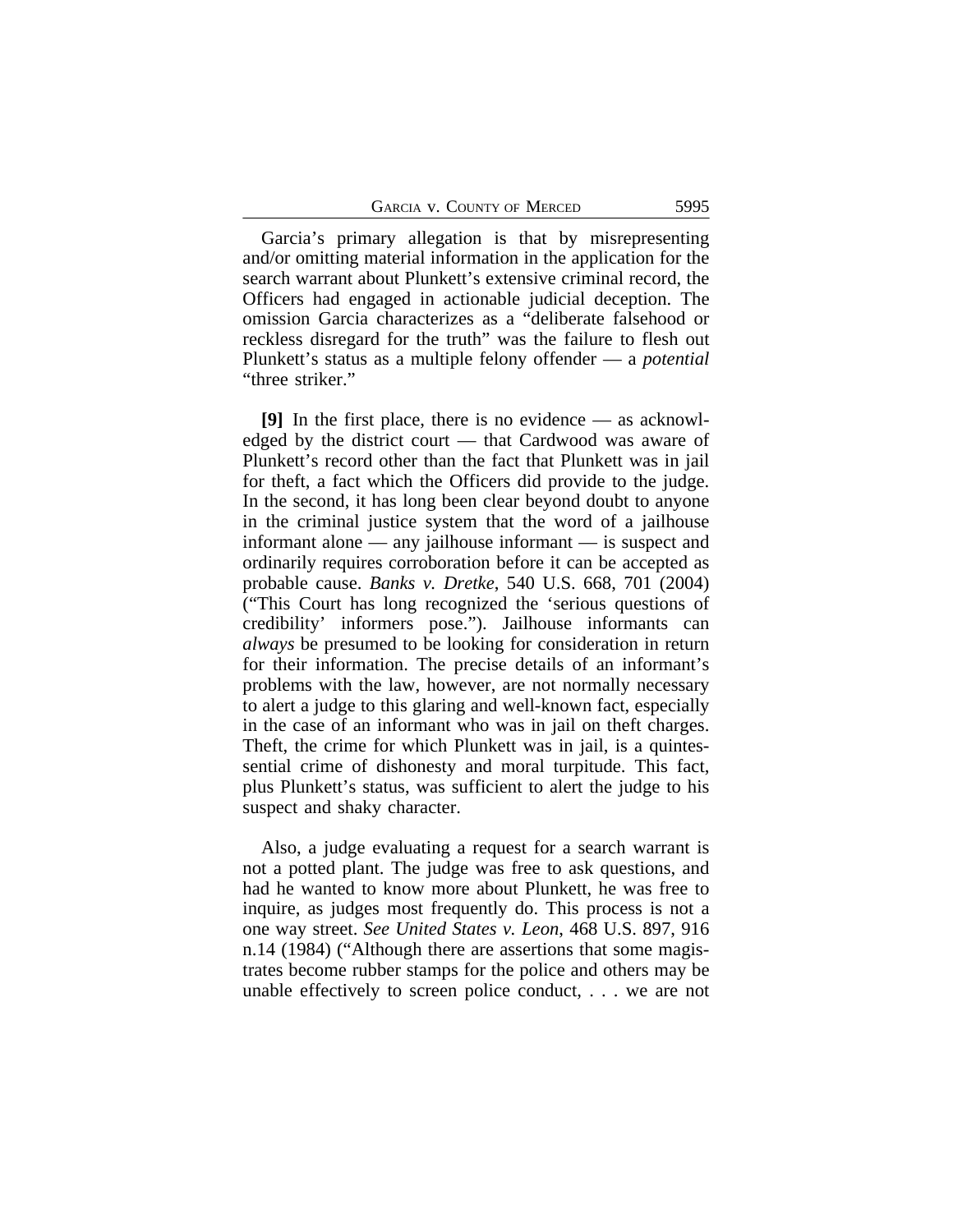convinced that this is a problem of major proportions."). Had the judge inquired about Plunkett's record and been told he had none, this would be a different case, but here, nothing of the sort happened. Calling this alleged omission regarding Plunkett's criminal record and possible expectations in return for his information a "falsehood" or anything of the sort is simply exaggerated rhetoric.

Moreover, examining the Officers' application leaves us with the firm belief that the search warrant still would have issued on the basis of the information presented to Judge Dougherty even if it had contained the "omissions" about which Garcia complains, as well as the details of Plunkett's prior convictions, which were mostly for drug offenses. All Plunkett's complete record could have done would be to confirm what Judge Dougherty clearly knew: caveat emptor.

#### **E. Summary**

Alfredo Cardwood and John Taylor did not violate Garcia's constitutional rights. They carefully evaluated Plunkett's information, checked it against known facts, and then applied to a judge for permission to use a controlled substance in the continuation of their investigation. Even before conducting the reverse sting, the Officers consulted with two deputy district attorneys who approved of the procedure they planned to use. They did not take Garcia into custody on the informant's information alone, but waited to see what Plunkett's contact with Garcia would produce. After developing probable cause to arrest Garcia, they forthrightly applied to the same judge, acting as a neutral magistrate, for a search warrant. They executed the warrant under the supervision of a court-appointed master (selected from an approved California State Bar list) to ensure the integrity of Garcia's law office and his client's files.

**[10]** This is not a case of rogue officers disregarding the plaintiff's constitutional rights. The officers in this case did